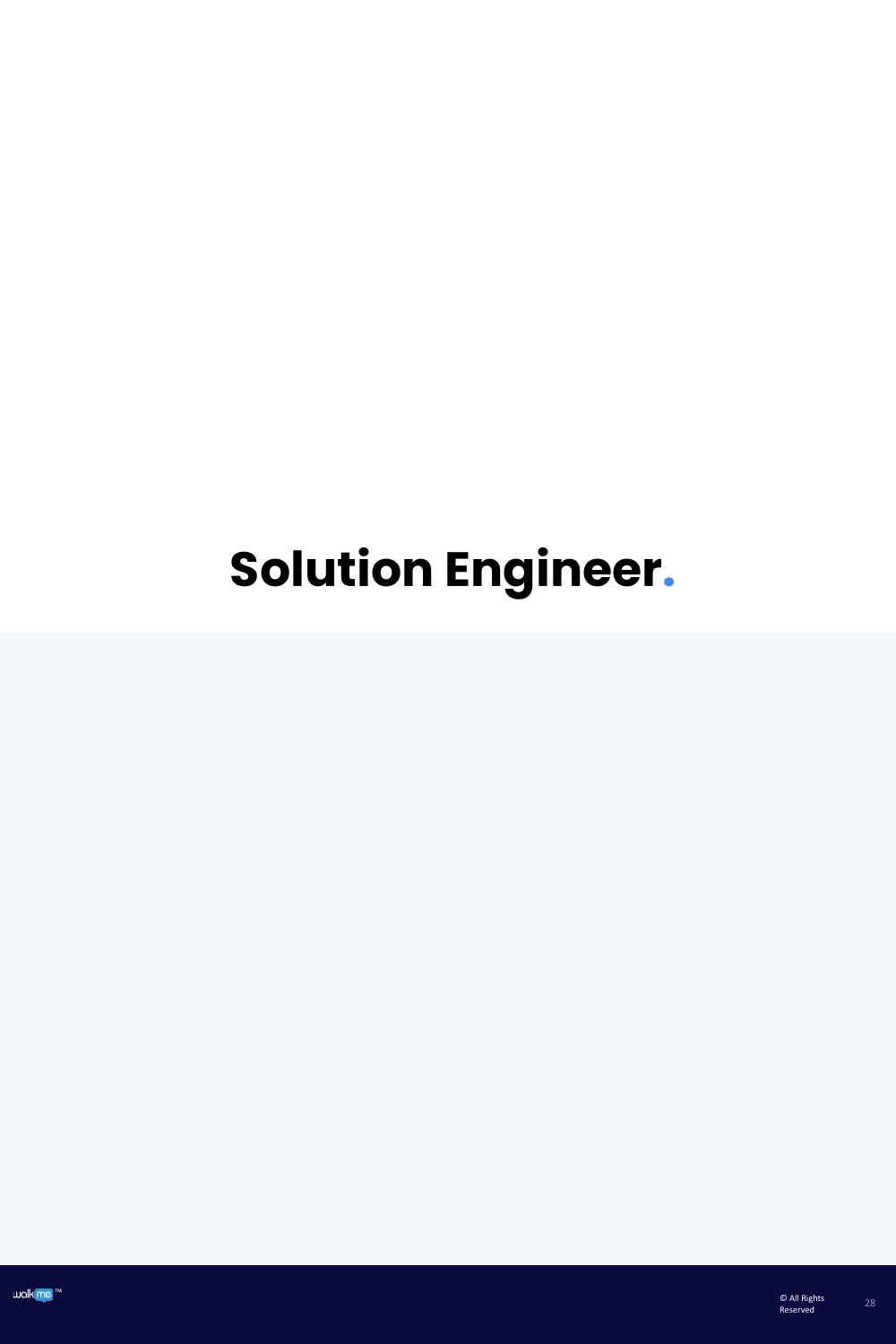

### **June | 2022 Certified Digital Adoption Solution Engineer**

*Recommended On-Demand Workshop schedule below in order to be prepared* **Schedule** *for the Required Live Learning Labs*

#### **Learning Labs: Thursdays**

**Session A:** 9:00am - 10:15am PST **Session B:** 6:00pm - 7:15pm PST

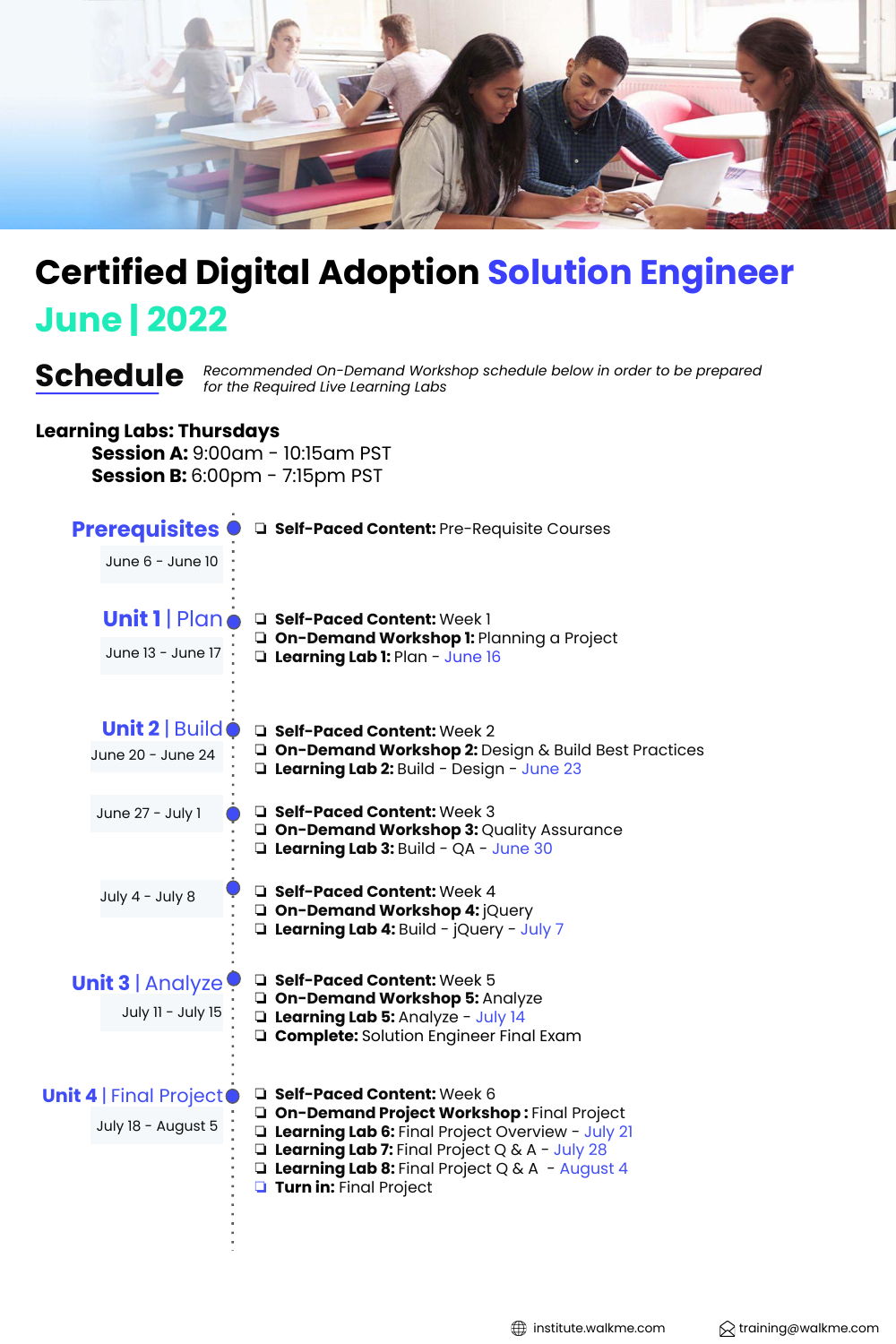

# **July | 2022 Certified Digital Adoption Solution Engineer**

*Recommended On-Demand Workshop schedule below in order to be prepared* **Schedule** *for the Required Live Learning Labs*

#### **Learning Labs: Thursdays**

**Session A:** 7:00am - 9:15am PST **Session B:** 4:00pm - 6:15pm PST

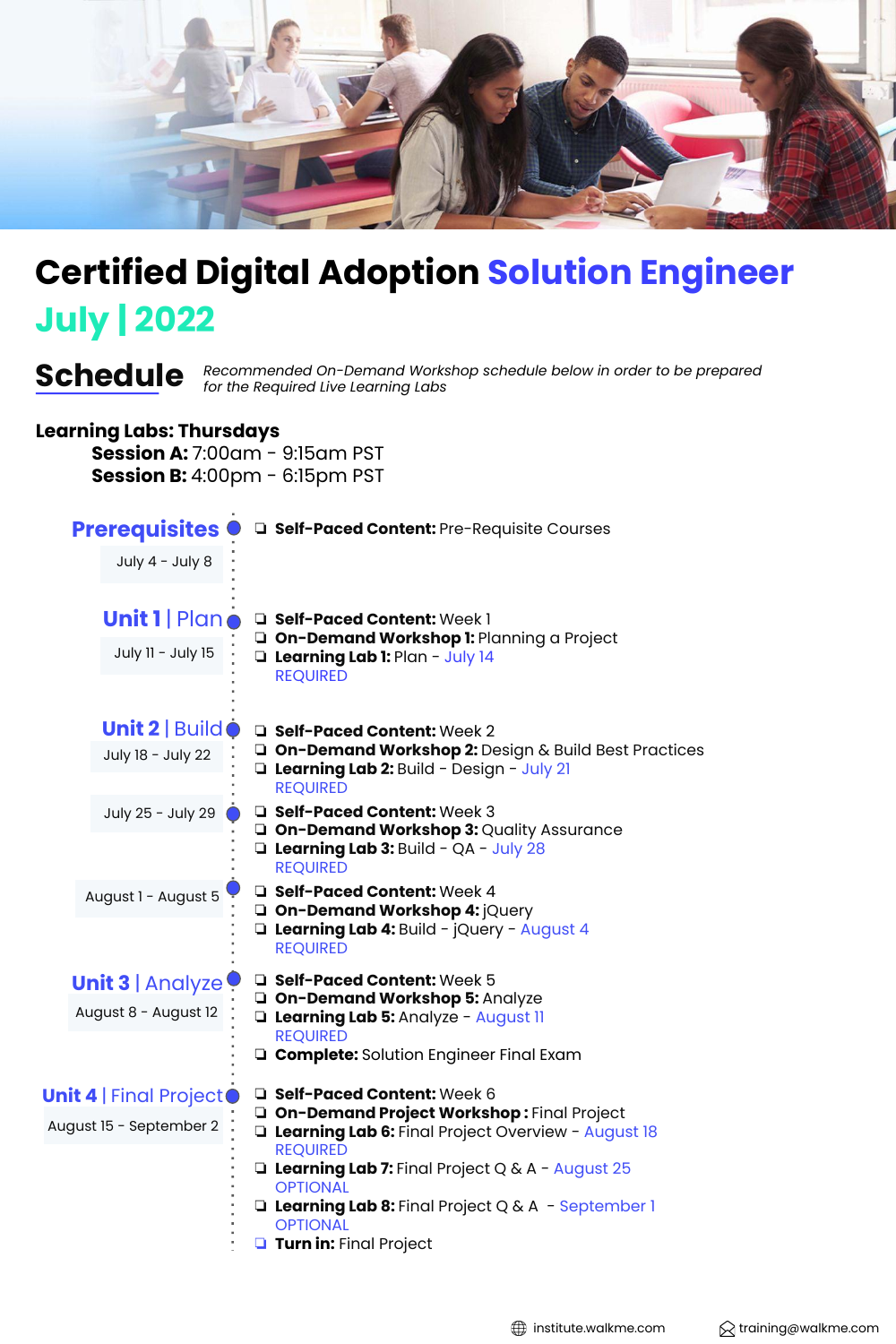

# **August | 2022 Certified Digital Adoption Solution Engineer**

*Recommended On-Demand Workshop schedule below in order to be prepared* **Schedule** *for the Required Live Learning Labs*

#### **Learning Labs: Thursdays**

**Session A:** 9:00am - 10:15am PST **Session B:** 6:00pm - 7:15pm PST